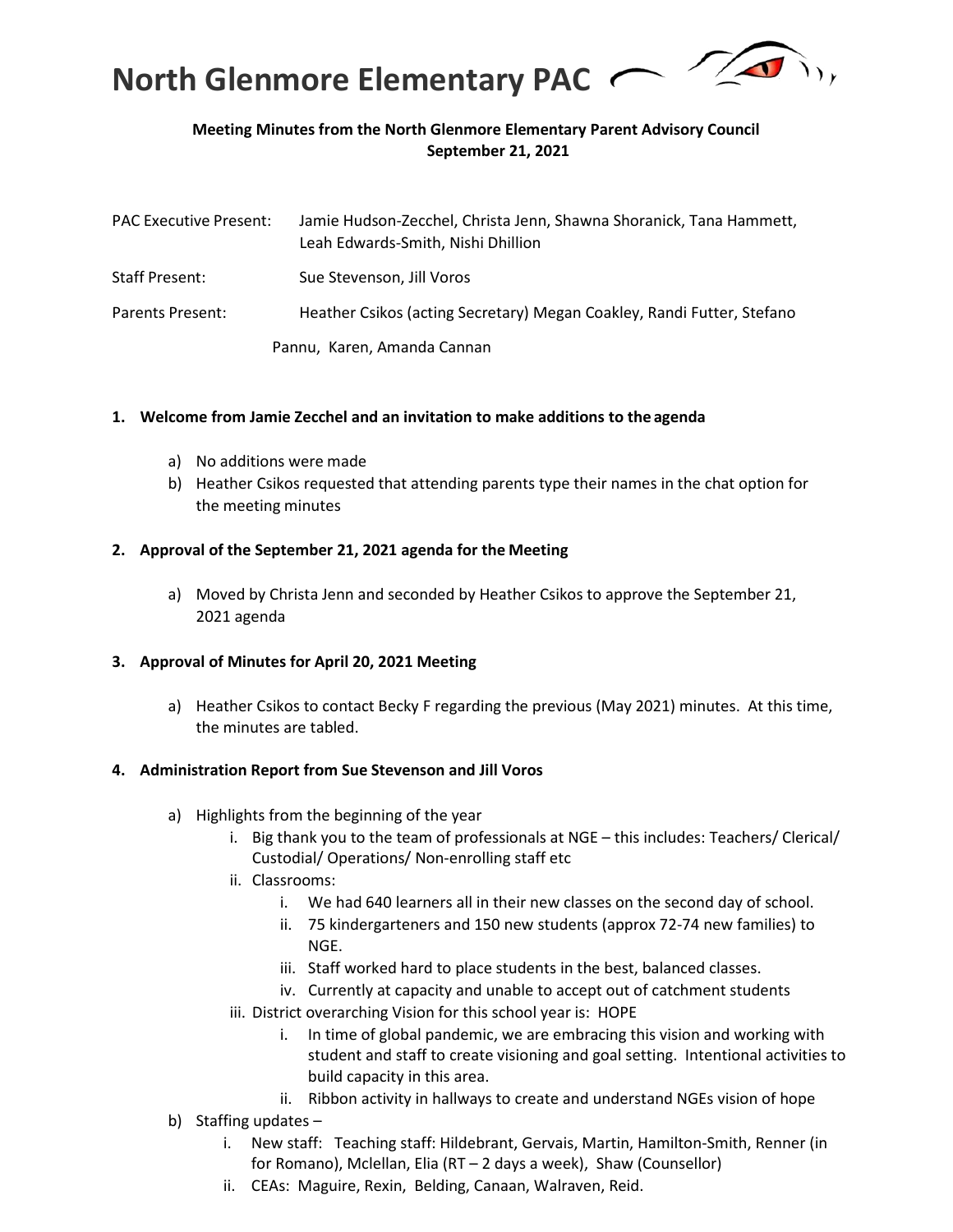# **North Glenmore Elementary PAC**

- iii. ARC Clinician: Bates a few days a week.
- iv. Need to hire Noon Hour Supervisors 4 CUPE members to give us 7 1 hour/day NHS
- c) COVID protocols
	- i. Continue to ask students (grade  $4 6$ ) and all adults to wear masks, students k-3 = encouraged to wear masks.
	- ii. Washing hands and cleaning continues to be a priority. Daily Health Checks mandatory.
	- iii. Interior Health doing ALL Contact tracing now schools not involved unless necessary. Exposures will be reported on a website but school not informed unless Interior Health identifies a need.
		- \*\* Update from Ministry with Dr Henry Interior health will publish further information to support parents with sharing limited information via IH web page
- d) Upcoming dates:
	- i. PT conferences October 6 & 7 Sign up Genius Zoom or telephone and Students dismissal 12:30.
	- ii. Pro-D day is Oct 8 and Thanksgiving Oct 12.
- e) **Safe Routes to School** baseline data collected this week. 2-3 weeks we will have a walk through. Require 3 or 4 parents willing to be on the committee, along with Jaime (PAC President), Sue (Admin), Teacher ( ). At the meetingL Randi Futter and Christa Jenn volunteered.
- f) Playground
	- i. NGE has continued to split recess = Primaries from 11-1130 and intermediates 1130-12.
- g) School Goals: Look at Assessment, SEL and Vision Statement
	- **Formative Assessment**: How am I doing with my learning...how do I know...what are my next steps... Helping students understand where they are at with their learning and how do they know, and what are their next steps. Be intentional about supporting the staff to work with the students with this goal.
		- Assessment Rubrics co-created criteria know what you are working toward
		- Fresh Grade Connect new platform as a digital portfolios to show Growth over time - teachers communicate to parents and demonstrate growth and how they learn
		- Learning summary in December with a 4 point scale for grade 1 6 (Emerging, Developing, Proficient, Extending) - more to come
		- Learning process
	- **Socio-Emotional Learning**
		- Understanding your self, what you need to learn, what strategies work for you, learning for yourself, impact on community etc.
		- Self-Regulation Zones, Identifying needs of self, others, community
		- Programs SEL Team
		- Staff teams and Collaborative release time
		- Training school wide plans
- h) Need to look at vision statement and mission statement and updating them.
- i) Code of Conduct updates Sent to PAC and approved by both PAC and staff changes include the inclusion of Technology use as part of Code of Conduct.
	- i. Volunteering in schools volunteers are able to come into the school this year however there are certain requirements to meet.
	- ii. School District Athletics participation for grade 6 students; at more minimal level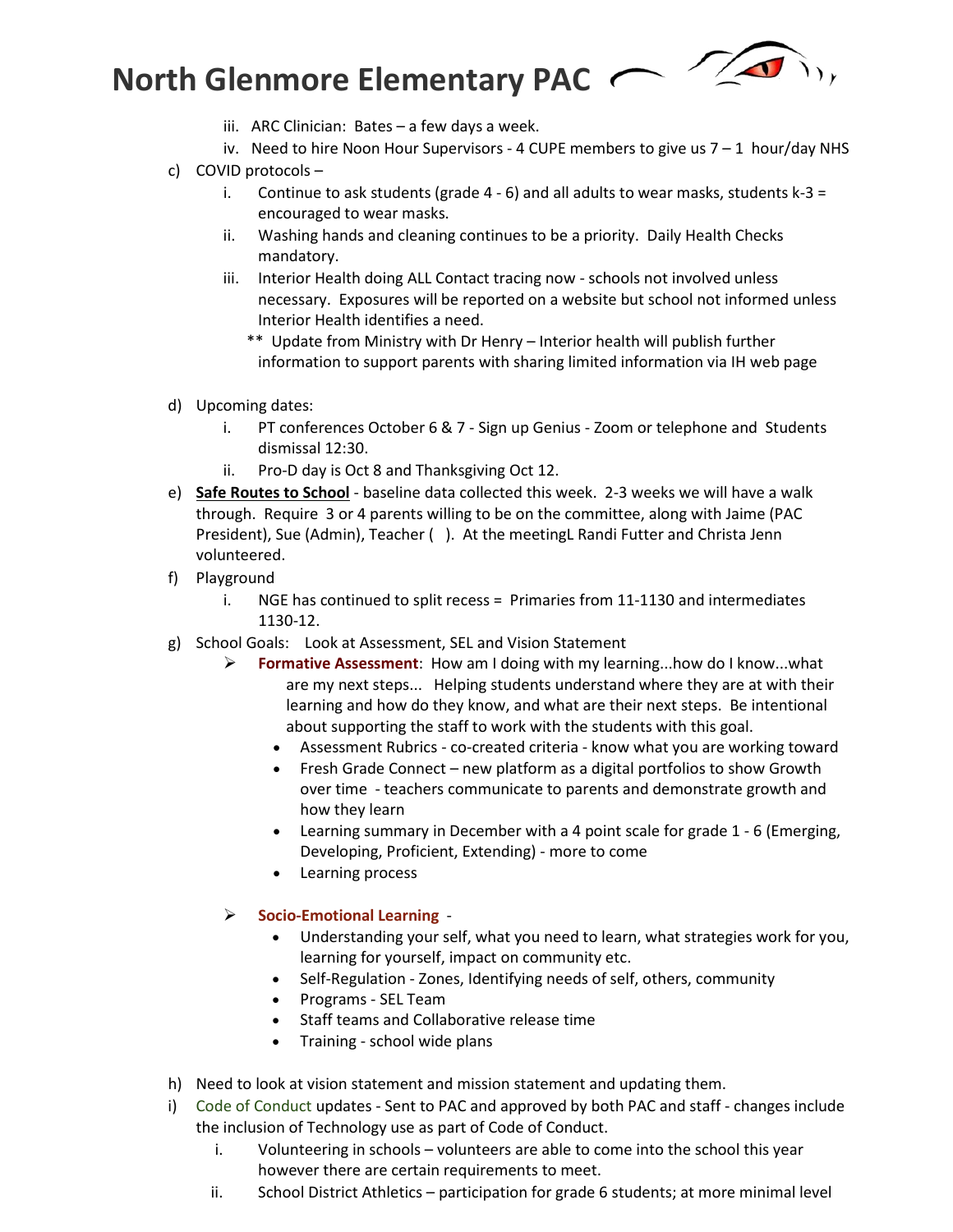# **North Glenmore Elementary PAC**

but looking at providing opportunities.

- j) Follow up with New Partnership at NGE with Boys and Girls Club
	- i. Was confirmed that a B&G Club be built on the school grounds where north play ground was. Building was to be started in early 2022. Little Gators will move out there. This would be ministry funded.
- k) Thank you to the PAC for interior court yard project and for the support of the team who was helping to create it.

### **Highlights for the Month Ahead:**

- Class Profile meetings classroom teachers and support team, along with Administration.
- Indigenous Education Week September 27 October 1
- SEPTEMBER 30 = Stat Holiday, National Day of Truth and Reconciliation
- Terry Fox Run Monday, September 27 staff sign up for Run time grade 6 students signage for running across Canada.
- School Photos student individual photos Tuesday, October 5, 2021
- Conferences October 6 & 7
- Implementation Day Oct 8, 2021
- Thanksgiving Monday Oct 11, 2021

#### **5. President's Report from Jamie Zecchel**

- a) Thank to NGE staff for a smooth start up
- b) Gaming grant will be discussed at next PAC meeting usually \$20 per student based on last years enrollment (~589 students)
- c) Reminder of loan for south playground (\$50000) and have four years to pay it back.
- d) Gymnastics and InLine Skating just discussed not approved. Sue stated they may bring in one of these options or look at both and how to fund.
- e) COBS Bursery \$500 Motion: NGE will contribute to a COBBS bursary for a previous NGE student Moved by Christa Jenn, Seconded by Shawna Shoranick
- f) Compost program Look at having a classroom compost and larger animal proof compost on site, to look to reduce our footprint. Will need to contact District about moving forward with this. PAC open to investigating this further.

#### **6. Vice President's Report by Christa Jenn**

a) Did not do Welcome Back coffee or Welcome back Pizza. As the year continues we will try to provide some opportunities for community building with families.

#### **7. Treasurer's Report by Shawna Shoranick**

- a) Queried terms and conditions of loan. Jaime to check with Jen E about the re-payment plan. Sue will reach out to District Treasurer to ensure conditions are met.
- b) Field trips will be allowed, however, parameters are in place.
- c) Shawna will follow up with our PayPal account and the current name on it at this time
- d) Shawna will follow up with Bank to look at changing signatures with PAC executive
- e) Gaming account at \$24,000 and must be used within three years.